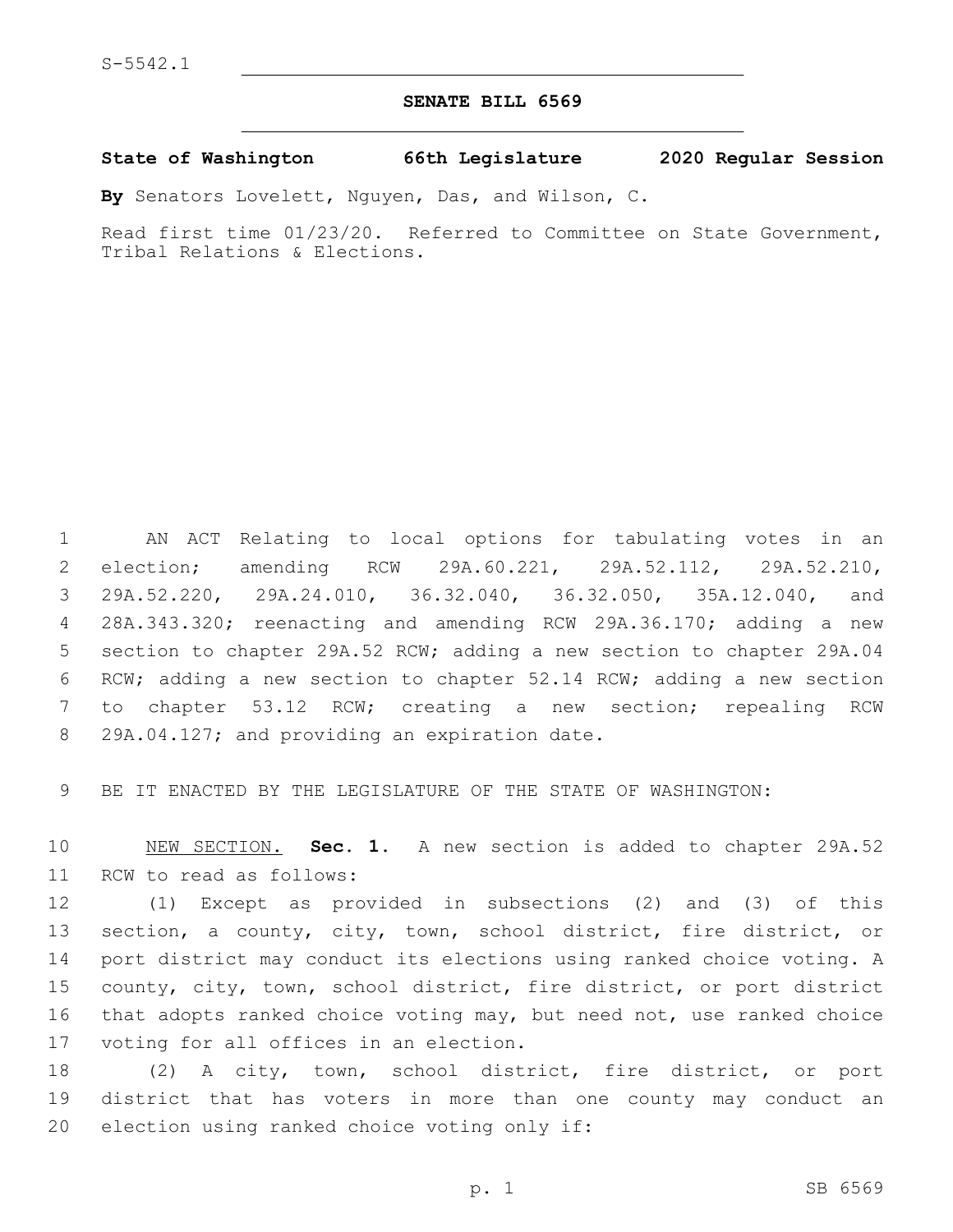(a) Another city, town, or district that lies entirely within at least two of the counties in which the city, town, or district has 3 voters uses ranked choice voting; or

 (b) A court orders the use of ranked choice voting as provided in 5 this section as a remedy under RCW 29A.92.110.

 (3) Ranked choice voting may not be used in an election for an office for which two or fewer candidates are competing.

 (4) An election using ranked choice voting must meet the 9 following requirements:

 (a) The county auditor shall design the ballot to allow a voter to rank the candidates for a particular office in order of 12 preference, including one write-in candidate;

 (b) The county auditor must allow a voter to rank at least five candidates per office. The secretary of state must adopt rules that determine the maximum number of candidates per office that a voter is 16 allowed to rank on a ballot;

 (c) A voter does not need to rank the maximum number of candidates. The county auditor shall count a ballot regardless of how many candidates the voter has ranked. The county auditor shall not assign votes for rankings made by a voter that are greater than the maximum number of rankings allowed for each office;

 (d) If a voter skips one or more numbers in ranking candidates, or ranks an invalid write-in candidate, the county auditor shall assign any votes after the skipped number to the voter's next-highest 25 ranked candidates as if the voter had not skipped the number;

 (e) If a voter provides the same number ranking to more than one candidate, the county auditor may not assign that vote ranking to any candidate and may not assign a vote for any subsequent number ranking 29 for that office;

 (f) If the election is a single-winner contest, including an election in which multiple positions with the same name, district number, or title are dealt with as separate offices, the winner of each contest must be determined using the instant runoff voting method, as defined in this section and further provided in secretary of state rules. If the election is a multiple-winner contest in which the positions are not dealt with as separate offices, the winners must be determined using the single transferable vote method, as defined in this section and further provided in secretary of state 39 rules;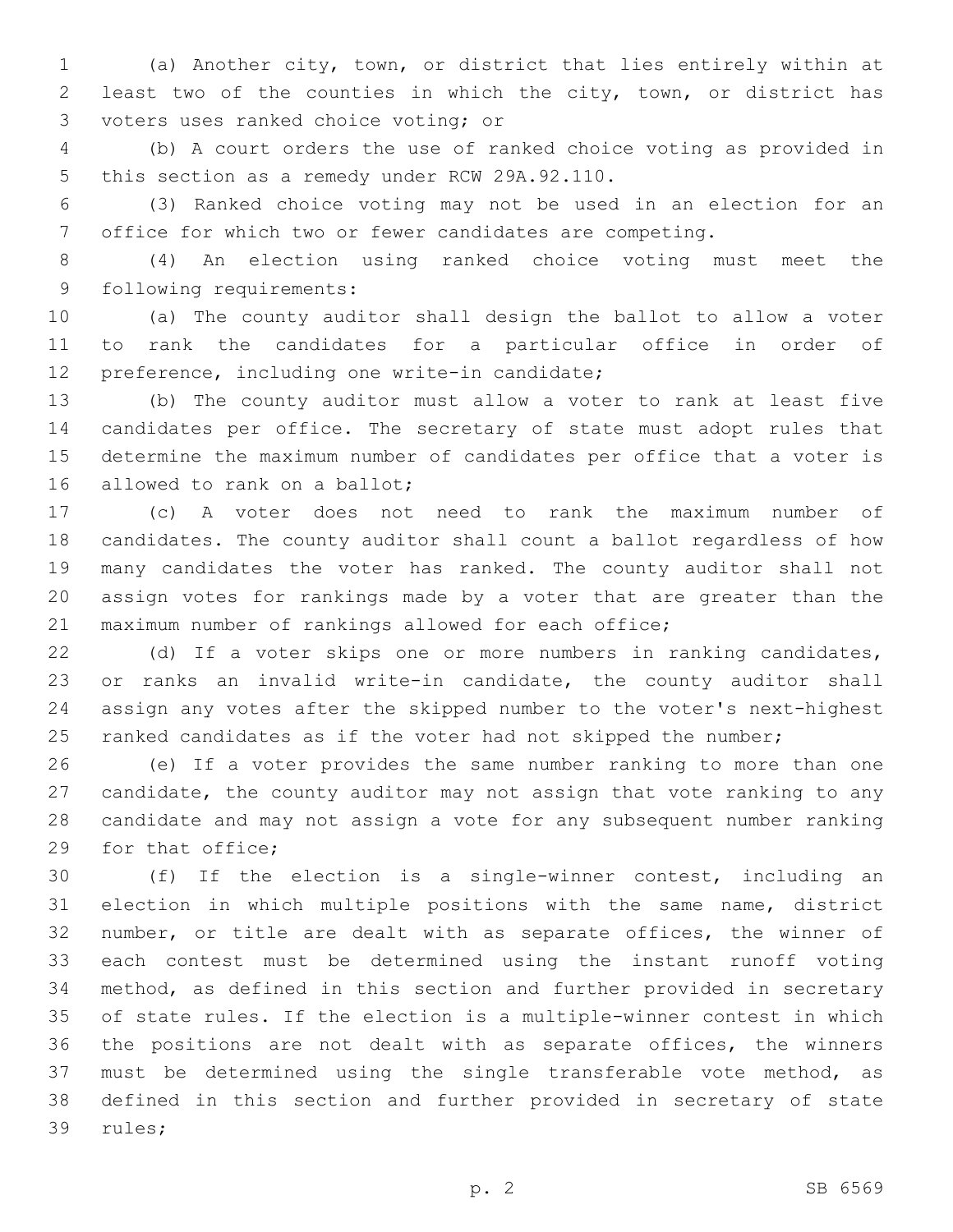(g) If the requisite number of officers have not been elected, or selected to continue to further rounds of vote tabulation, by reason of two or more persons having an equal and highest number of votes for the same office, the official empowered by state law to issue the original certificate of election shall resolve the tie using the tie- breaking method selected by the county, city, town, or district as 7 provided in RCW 29A.60.221.

 (5) A county, city, town, or district that conducts an election 9 using ranked choice voting must either:

(a) Eliminate the primary for the election; or

 (b) Hold a primary using the single transferable vote method to winnow candidates for the election to a final list of five 13 candidates.

 (6) A county, city, town, or district that adopts ranked choice voting before 2021 shall implement ranked choice voting for an election in 2023. A county, city, town, or district that adopts ranked choice voting during or after 2021 must implement ranked choice voting within two years following its adoption.

 (7) The county auditor whose county encompasses a county, city, town, or district that adopts ranked choice voting shall assist with 21 the implementation of the system. If a city, town, or district has voters in two or more counties, each county auditor in which the city, town, or district has voters shall assist with implementation.

 (8) The secretary of state, before July 1, 2022, and in consultation with the ranked choice voting work group created in section 15 of this act, shall adopt rules to administer this section. 27 The secretary's rules must address, at minimum:

 (a) Procedures for administering an election that includes voters in more than one county as provided in subsection (2) of this 30 section;

 (b) Procedures for tabulating votes under the instant runoff voting method and single transferable vote method as provided in 33 subsection (4) of this section; and

 (c) The maximum number of candidates a voter is allowed to rank for each office as provided in subsection (4) of this section.

 (9) The secretary of state shall develop educational materials for the public and provide training for county auditors to implement 38 ranked choice voting.

(10) As used in this section:39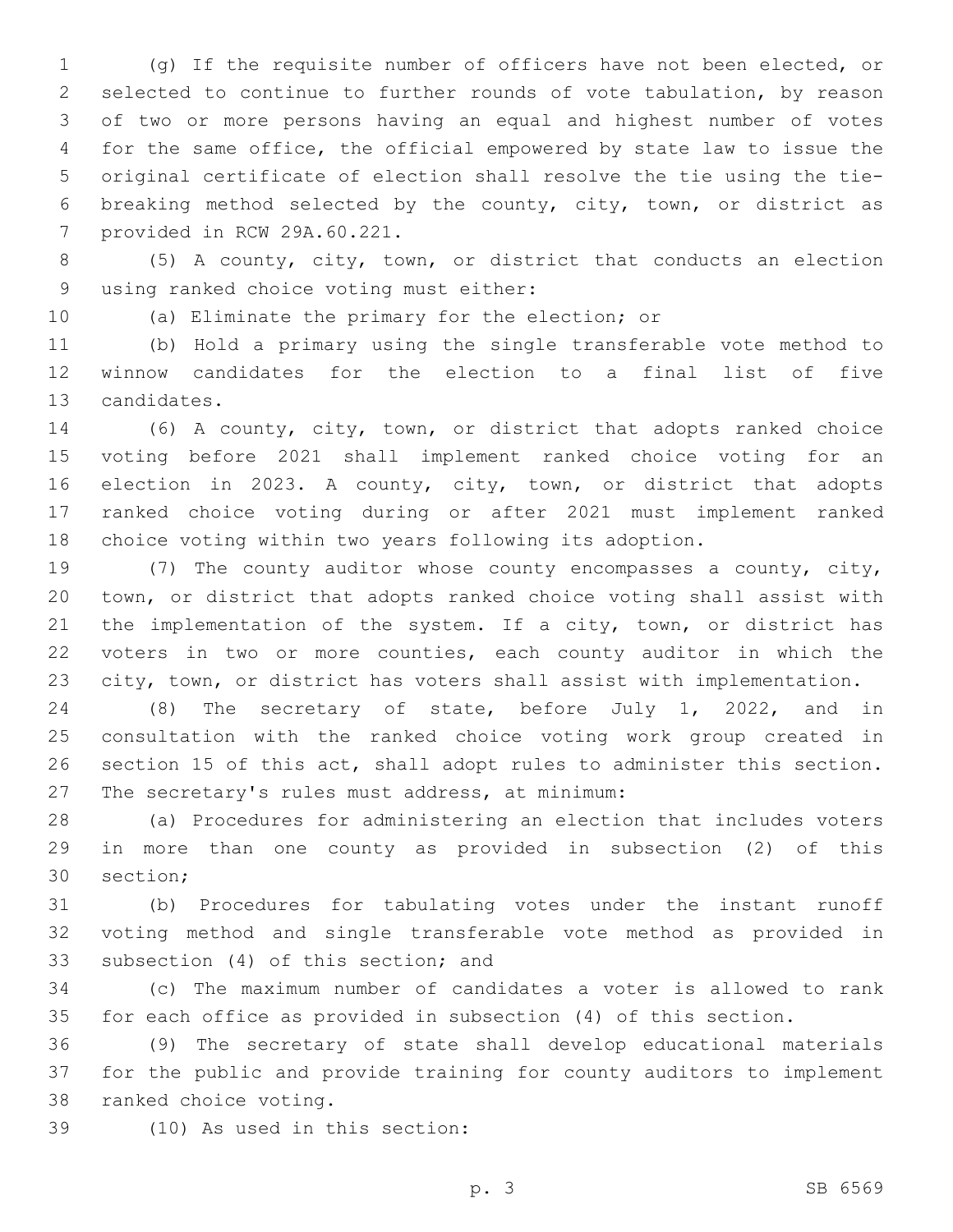(a) "Ranked choice voting" means a system of counting votes in which votes are tabulated based on a voter's ranking of candidates in 3 order of preference as provided in this section.

 (b) "Instant runoff voting method" means a system of counting votes in which the ballots are counted in rounds simulating a series of runoffs until two candidates remain or until one candidate has a majority of all votes counting in that round. The candidate having the greatest number of votes is declared the winner.

 (c) "Single transferable vote method" means a system of counting votes in which a winning threshold is calculated based on the number of seats to be filled and the number of votes cast so that no more than the correct number of candidates can win. The ballots must be counted in rounds, with surplus votes transferred from winning candidates and candidates with the fewest votes eliminated according to the methodology established by the secretary of state in rules adopted under subsection (8) of this section, until the number of candidates remaining equals the number of seats to be filled.

 **Sec. 2.** RCW 29A.60.221 and 2004 c 271 s 176 are each amended to 19 read as follows:

 (1) Except as provided in subsection (3) of this section, if the requisite number of any federal, state, county, city, or district offices have not been nominated in a primary by reason of two or more persons having an equal and requisite number of votes for being 24 placed on the general election ballot, the official empowered by state law to certify candidates for the general election ballot shall give notice to the several persons so having the equal and requisite number of votes to attend at the appropriate office at the time designated by that official, who shall then and there proceed publicly to decide by lot which of those persons will be declared nominated and placed on the general election ballot.

 (2) Except as provided in subsection (3) of this section, if the requisite number of any federal, state, county, city, district, or precinct officers have not been elected by reason of two or more persons having an equal and highest number of votes for one and the same office, the official empowered by state law to issue the original certificate of election shall give notice to the several persons so having the highest and equal number of votes to attend at the appropriate office at the time to be appointed by that official, who shall then and there proceed publicly to decide by lot which of

p. 4 SB 6569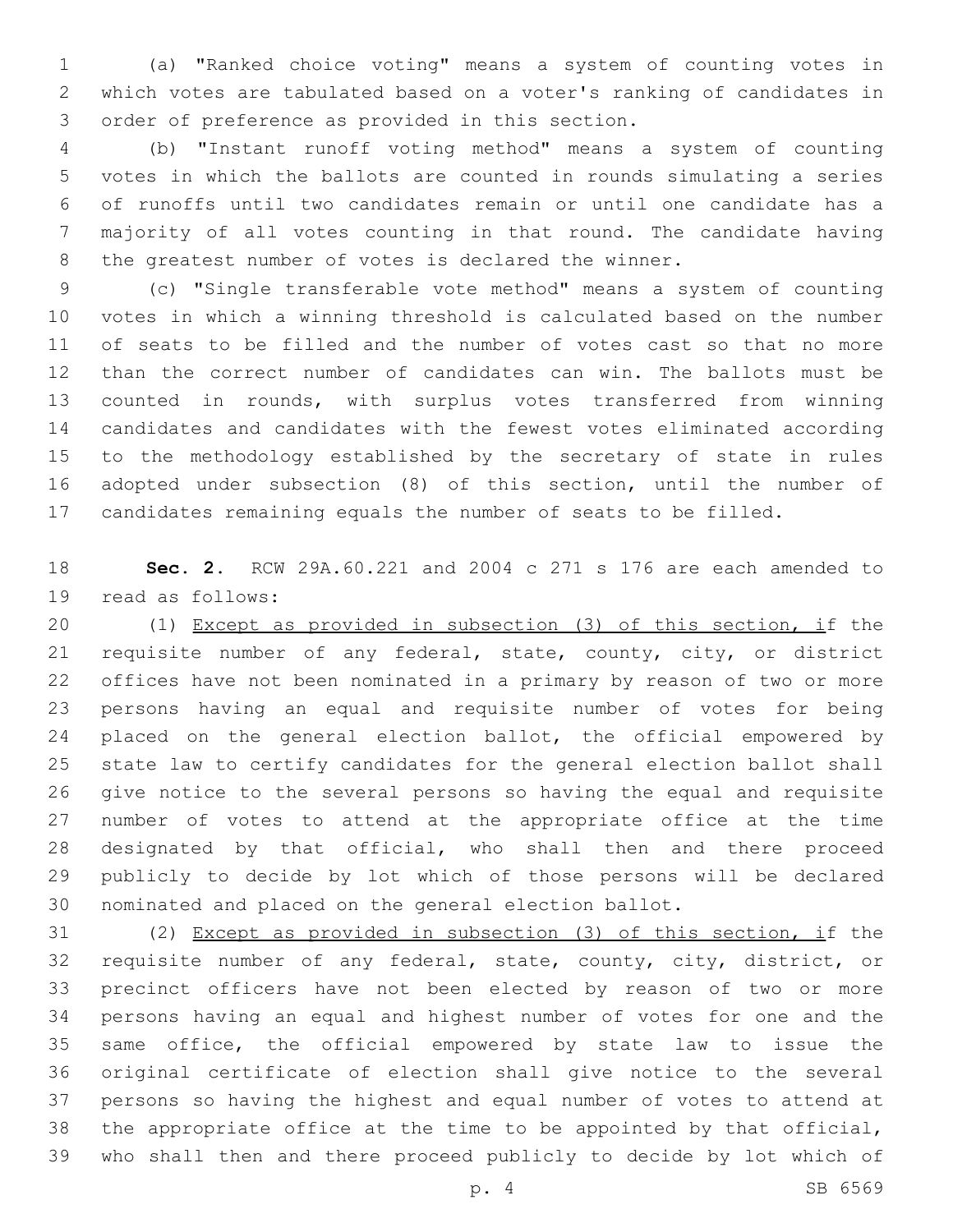those persons will be declared duly elected, and the official shall make out and deliver to the person thus duly declared elected a 3 certificate of election.

 (3) The secretary of state may adopt rules to provide for at least three methods to resolve a tie occurring at any point during an election conducted using ranked choice voting as provided in section 1 of this act, including the lot method described in this section. A county, city, town, or district conducting an election as provided in section 1 of this act shall choose in advance of the election which 10 method of resolving a tie will be used. If the secretary of state 11 does not adopt rules under this section, the county, city, town, or district shall resolve any tie using the lot method described in this section.

 NEW SECTION. **Sec. 3.** A new section is added to chapter 29A.04 15 RCW to read as follows:

 "Primary" or "primary election" means a procedure for winnowing candidates for public office to a final list of two as part of a special or general election, or to a final list of five in a county, city, town, or district election that uses ranked choice voting as provided in section 1 of this act. Each voter has the right to cast a vote for any candidate for each office without any limitation based on party preference or affiliation, of either the voter or the 23 candidate.

 **Sec. 4.** RCW 29A.36.170 and 2013 c 143 s 1 and 2013 c 11 s 45 are 25 each reenacted and amended to read as follows:

 For any office for which a primary was held, only the names of 27 the top two candidates will appear on the general election ballot, unless the election will be conducted using ranked choice voting as 29 provided in section 1 of this act, in which case only the names of the top five candidates will appear on the general election ballot; the name of the candidate who received the greatest number of votes will appear first and the candidate who received the next greatest number of votes will appear second. No candidate's name may be printed on the subsequent general election ballot unless he or she receives at least one percent of the total votes cast for that office at the preceding primary, if a primary was conducted. On the ballot at the general election for an office for which no primary was held,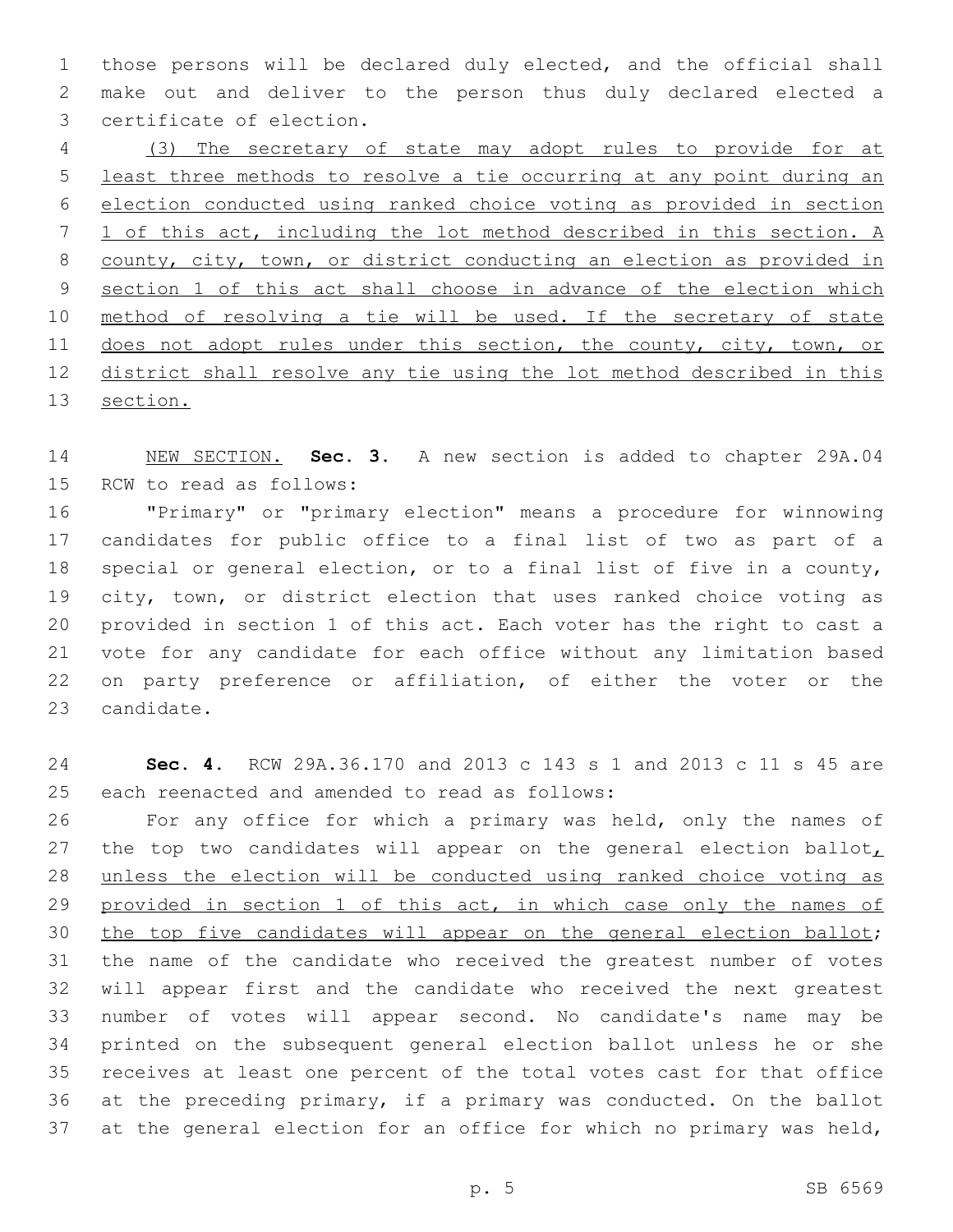the names of the candidates shall be listed in the order determined 2 pursuant to RCW 29A.36.131.

 **Sec. 5.** RCW 29A.52.112 and 2014 c 7 s 1 are each amended to read 4 as follows:

 (1) A primary is a first stage in the public process by which voters elect candidates to public office.6

 (2) Whenever candidates for a partisan office are to be elected, the general election must be preceded by a primary conducted under this chapter, unless the county, city, town, or district is conducting the general election using ranked choice voting as provided in section 1 of this act and has chosen not to use a 12 primary. Based upon votes cast at the primary, the top two 13 candidates, or the top five candidates in a primary for a general election conducted using ranked choice voting as provided in section 15 1 of this act, will be certified as qualified to appear on the 16 general election ballot( $\sqrt{t}$  unless only one candidate qualifies as 17 provided in RCW 29A.36.170)).

 (3) No primary may be held for any single county partisan office to fill an unexpired term if, after the last day allowed for 20 candidates to withdraw( $(\tau)$ ):

21 (a) Only one candidate has filed for the position; or

 (b) In a primary for a general election conducted using ranked choice voting as provided in section 1 of this act, five or fewer 24 candidates have filed for the position.

 (4) For partisan office, if a candidate has expressed a party preference on the declaration of candidacy, then that preference will be shown after the name of the candidate on the primary and general election ballots as set forth in rules of the secretary of state. A candidate may choose to express no party preference. Any party preferences are shown for the information of voters only and may in 31 no way limit the options available to voters.

 **Sec. 6.** RCW 29A.52.210 and 2013 c 11 s 51 are each amended to 33 read as follows:

 All city and town primaries shall be nonpartisan. Primaries for special purpose districts, except those districts that require ownership of property within the district as a prerequisite to voting, shall be nonpartisan. City, town, and district primaries 38 shall be held as provided in RCW 29A.04.311.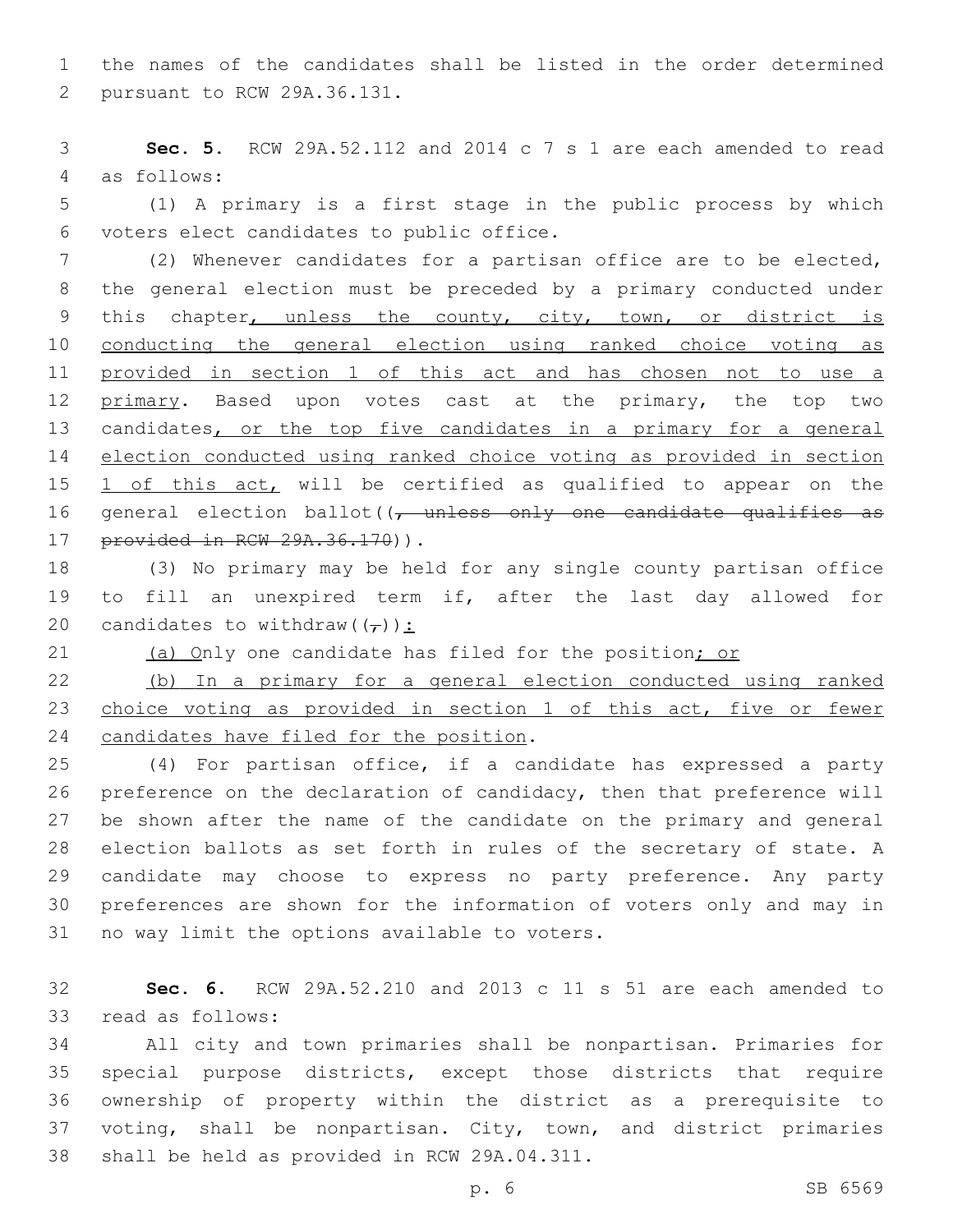The purpose of this section is to establish the holding of a primary, subject to the exemptions in RCW 29A.52.220, as a uniform procedural requirement to the holding of city, town, and district elections. However, a city, town, or district that conducts an election using ranked choice voting as provided in section 1 of this 6 act may choose not to use a primary. These provisions supersede any and all other statutes, whether general or special in nature, having 8 different election requirements.

 **Sec. 7.** RCW 29A.52.220 and 2013 c 195 s 1 are each amended to 10 read as follows:

 (1) No primary may be held for any single position in any nonpartisan office if, after the last day allowed for candidates to withdraw, there are no more than two candidates filed for the 14 position, or in a primary for a general election conducted using 15 ranked choice voting as provided in section 1 of this act, there are no more than five candidates filed for the position. The county auditor shall as soon as possible notify all the candidates so affected that the office for which they filed will not appear on the 19 primary ballot.

 (2) No primary may be held for an office in a county, city, town, or district that is conducting the general election using ranked choice voting as provided in section 1 of this act and has chosen not 23 to use a primary.

 (3) No primary may be held for the office of commissioner of a park and recreation district or for the office of cemetery district 26 commissioner.

 ( $(\overline{3})$ )  $(4)$  Names of candidates for offices that do not appear on the primary ballot shall be printed upon the general election ballot 29 in the manner specified by RCW 29A.36.131.

 **Sec. 8.** RCW 29A.24.010 and 2003 c 111 s 601 are each amended to 31 read as follows:

 (1) Not less than thirty days before the first day for filing declarations of candidacy under RCW 29A.24.050 for legislative, judicial, county, city, town, or district office, where more than one position with the same name, district number, or title will be voted upon at the succeeding election, the filing officer shall designate 37 the positions to be filled by number, except as provided in 38 subsection (3) of this section.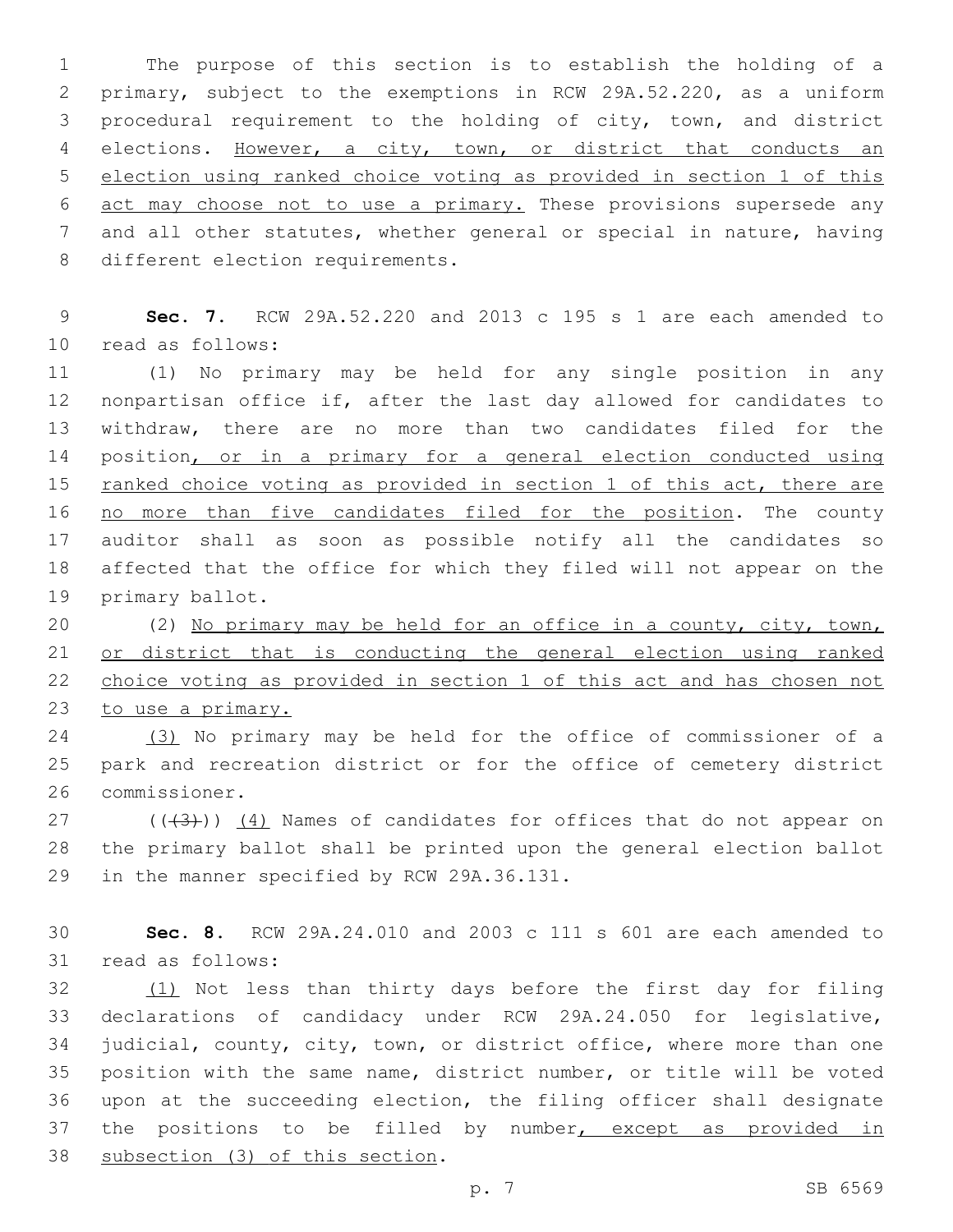(2) The positions so designated shall be dealt with as separate offices for all election purposes. With the exception of the office of justice of the supreme court, the position numbers shall be assigned, whenever possible, to reflect the position numbers that were used to designate the same positions at the last full-term 6 election for those offices.

 (3) In an election conducted using ranked choice voting as provided in section 1 of this act in which there is more than one 9 position with the same name, district number, or title, the county, 10 city, town, or district shall choose whether the filing officer will 11 designate the positions to be filled by number and deal with positions as separate offices.

 **Sec. 9.** RCW 36.32.040 and 2018 c 113 s 205 are each amended to read as follows:14

 (1) Except as provided in subsections (2) and (3) of this section, the qualified electors of each county commissioner district, 17 and they only, shall nominate from among their own number, candidates for the office of county commissioner of such commissioner district to be voted for at the following general election. Such candidates shall be nominated in the same manner as candidates for other county and district offices are nominated in all other respects.

 (2) Except as provided in subsection (3) of this section, where the commissioners of a county composed entirely of islands with a population of less than thirty-five thousand have chosen to divide the county into unequal-sized commissioner districts pursuant to the exception provided in RCW 36.32.020, the qualified electors of the entire county shall nominate from among their own number who reside within a commissioner district, candidates for the office of county commissioner of such commissioner district to be voted for at the following general election. Such candidates shall be nominated in the same manner as candidates for other county offices are nominated in 32 all other respects.

 (3) A county may conduct an election for county commissioners using ranked choice voting as defined in section 1 of this act.

 (4) The commissioners of any county may authorize a change to their electoral system pursuant to RCW 29A.92.040.

 **Sec. 10.** RCW 36.32.050 and 2018 c 301 s 7 are each amended to 38 read as follows: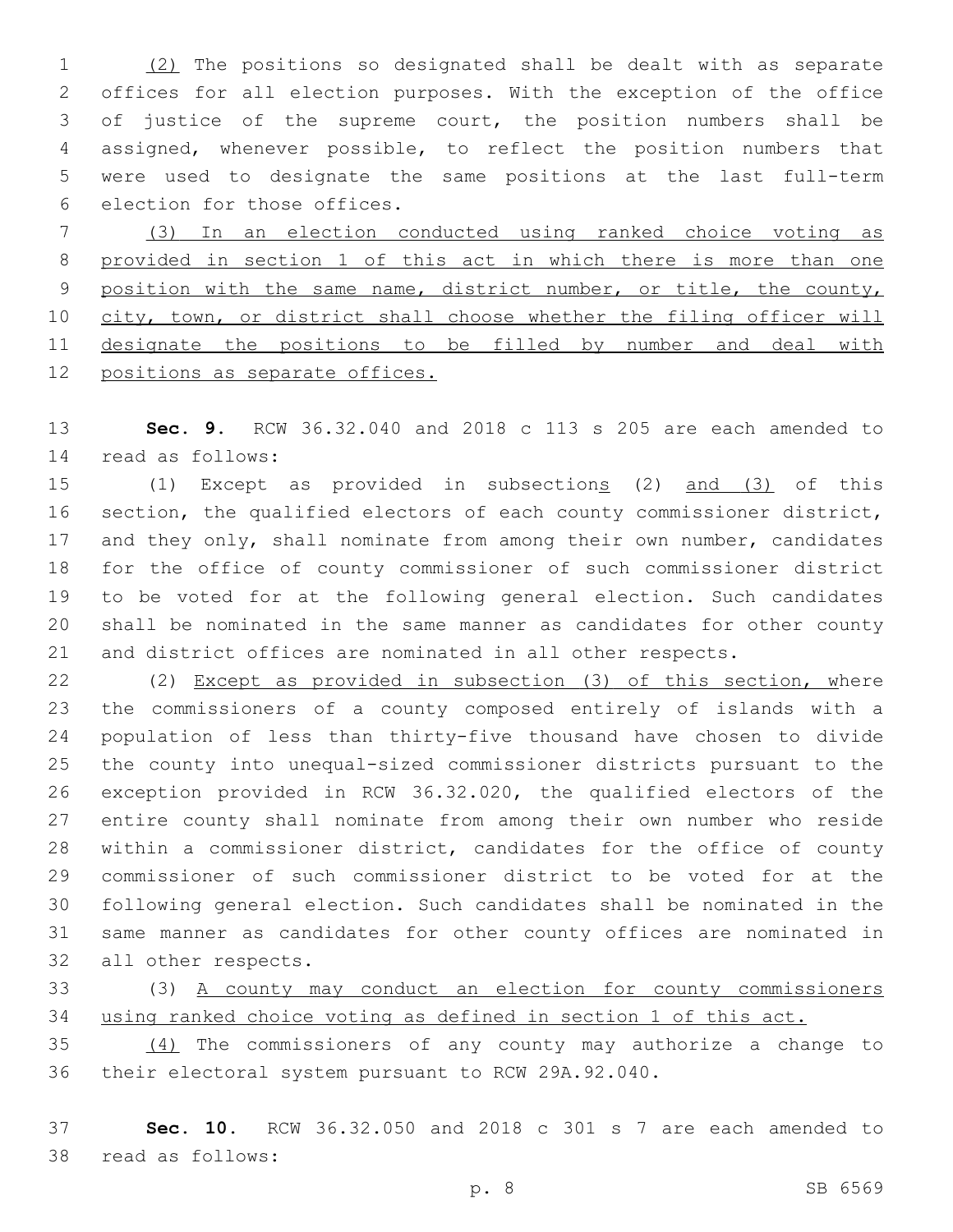(1) Except as provided otherwise in subsection (2) of this section or this chapter, county commissioners shall be elected by the qualified voters of the county and the person receiving the highest number of votes for the office of commissioner for the district in which he or she resides shall be declared duly elected from that district.6

 (2) Beginning in 2022, in any noncharter county with a population of four hundred thousand or more, county commissioners must be nominated and elected by the qualified electors of the commissioner district in which he or she resides. The person receiving the highest number of votes at a general election for the office of commissioner for the district in which he or she resides must be declared duly 13 elected from that district.

 (3) A county may conduct an election for county commissioners 15 using ranked choice voting as provided in section 1 of this act. A 16 county that uses district nominations and district elections and 17 adopts ranked choice voting as provided in section 1 of this act shall hold a primary to winnow the list of candidates in the district to five, unless the county has chosen under section 1 of this act not to use a primary. If no more than five candidates have filed for a 21 position after the last day allowed for candidates to withdraw, the county may not hold a primary for that position.

 **Sec. 11.** RCW 35A.12.040 and 2015 c 53 s 52 are each amended to 24 read as follows:

 (1) Officers shall be elected at biennial municipal elections to be conducted as provided in chapter 35A.29 RCW. The mayor and the councilmembers shall be elected for four-year terms of office and until their successors are elected and qualified and assume office in accordance with RCW 29A.60.280. At any first election upon reorganization, councilmembers shall be elected as provided in RCW 35A.02.050. Thereafter the requisite number of councilmembers shall be elected biennially as the terms of their predecessors expire and shall serve for terms of four years. Except as provided in subsection (2) of this section, the positions to be filled on the city council shall be designated by consecutive numbers and shall be dealt with as separate offices for all election purposes. Election to positions on the council shall be by majority vote from the city at large, unless provision is made by charter or ordinance for election by wards. The mayor and councilmembers shall qualify by taking an oath or

p. 9 SB 6569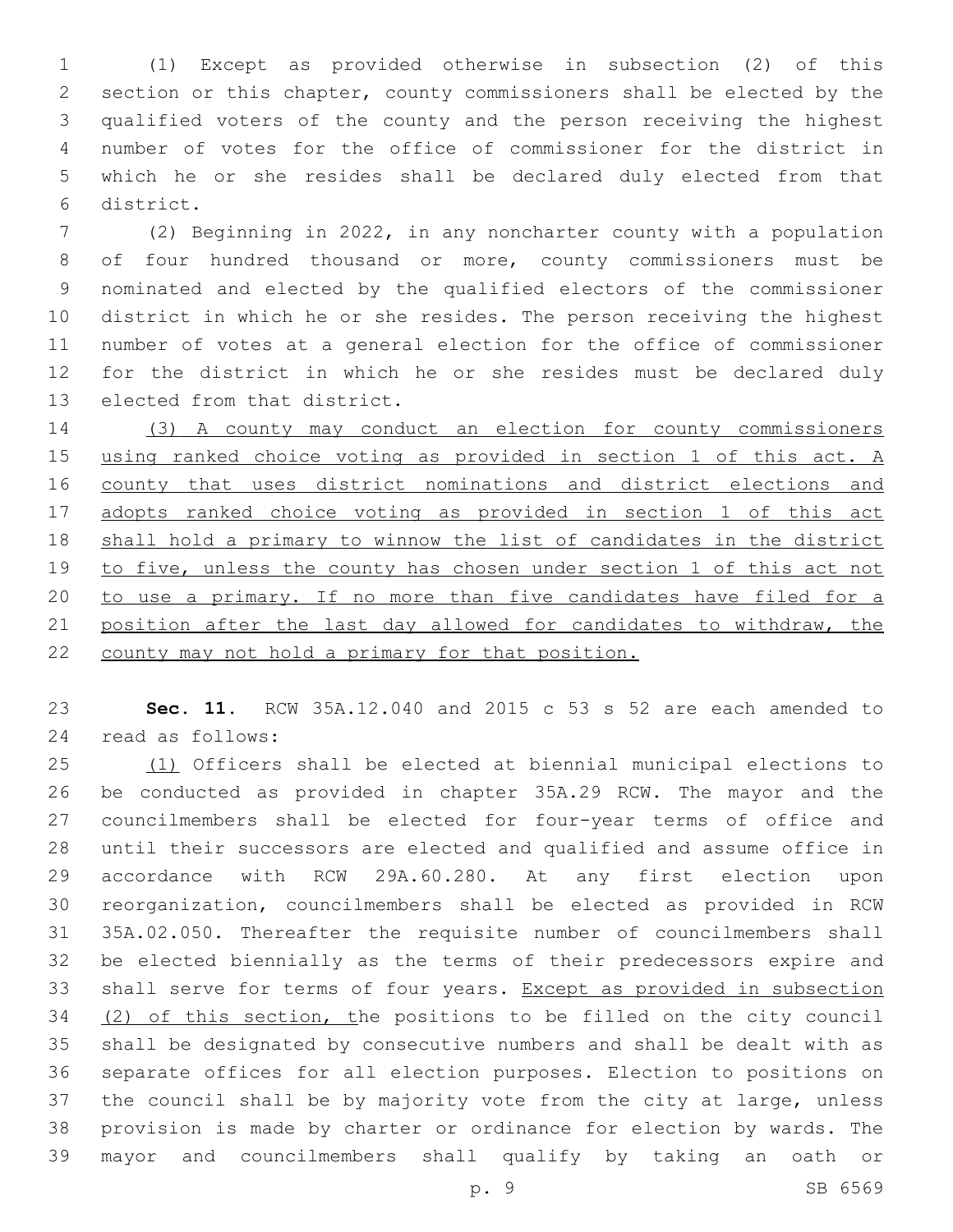affirmation of office and as may be provided by law, charter, or 2 ordinance.

 (2) If a city or town uses ranked choice voting as provided in section 1 of this act, the city or town shall choose whether the council positions to be filled will be designated by number and dealt with as separate offices.

 **Sec. 12.** RCW 28A.343.320 and 2015 c 53 s 11 are each amended to 8 read as follows:

9 (1) Candidates for the position of school director shall file their declarations of candidacy as provided in Title 29A RCW.

 (2) Except as provided in subsection (3) of this section, the positions of school directors in each district shall be dealt with as separate offices for all election purposes, and where more than one position is to be filled, each candidate shall file for one of the positions so designated: PROVIDED, That in school districts containing director districts, or a combination of director districts and director at large positions, candidates shall file for such director districts or at large positions. Position numbers shall be assigned to correspond to director district numbers to the extent 20 possible.

 (3) If the school board uses ranked choice voting as provided in 22 section 1 of this act, the school board shall choose whether to deal with the positions of school directors as separate offices for elections purposes.

 NEW SECTION. **Sec. 13.** A new section is added to chapter 52.14 26 RCW to read as follows:

 A board of fire commissioners may conduct an election for fire commissioner using ranked choice voting as provided in section 1 of 29 this act.

 NEW SECTION. **Sec. 14.** A new section is added to chapter 53.12 31 RCW to read as follows:

 A port commission may conduct an election for port commissioner using ranked choice voting as provided in section 1 of this act.

 NEW SECTION. **Sec. 15.** (1) A ranked choice voting work group is created.

36 (2) The work group shall consist of: